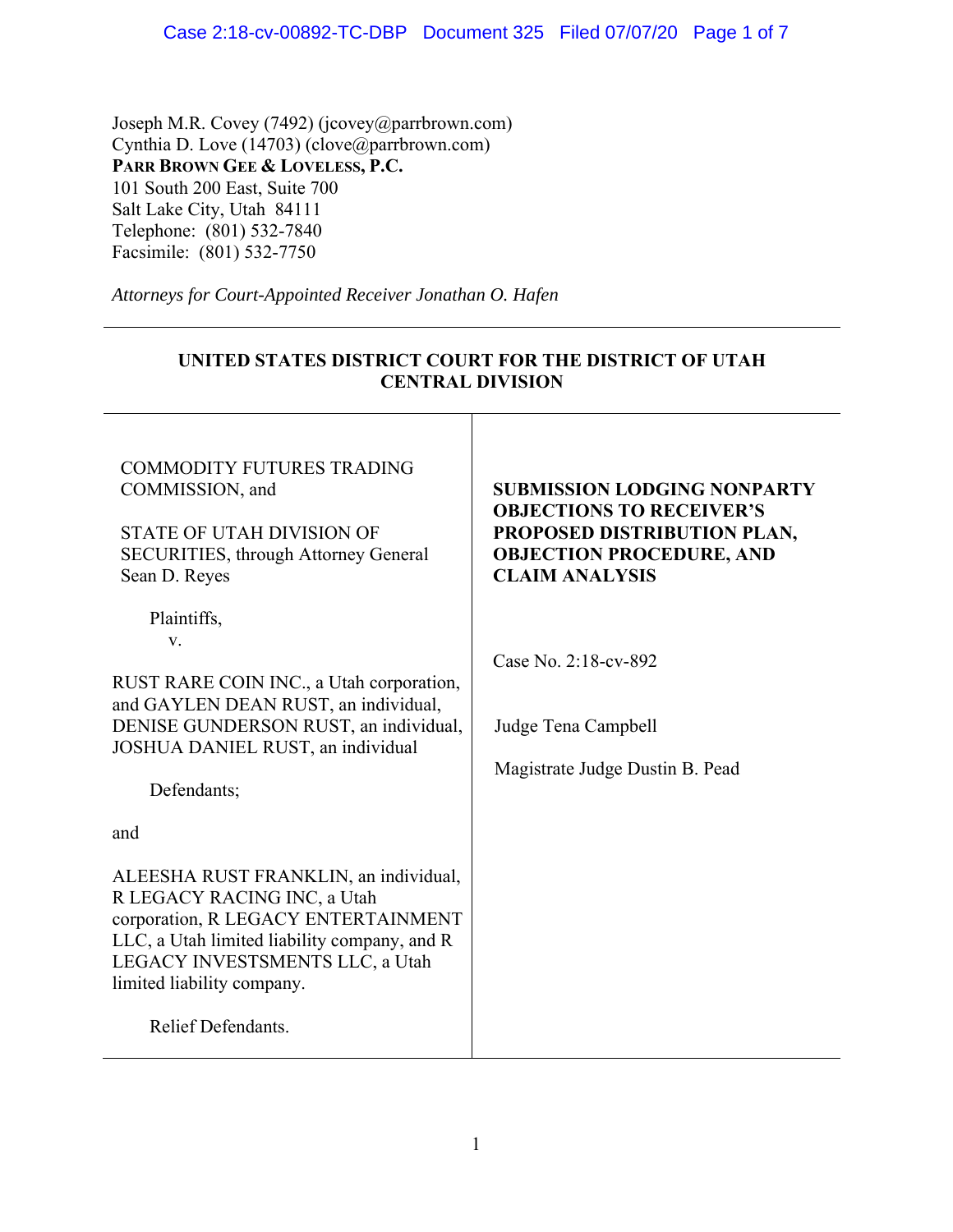# Case 2:18-cv-00892-TC-DBP Document 325 Filed 07/07/20 Page 2 of 7

Jonathan O. Hafen, the Court-Appointed Receiver (the "Receiver") for the assets of Rust Rare Coin, Inc. ("RRC"), Gaylen D. Rust, Denise G. Rust, and Joshua D. Rust (collectively, "Defendants") and Aleesha Rust Franklin, R Legacy Racing Inc., R Legacy Entertainment LLC, and R Legacy Investments LLC (collectively, "Relief Defendants" and, together with Defendants, "Receivership Defendants"), hereby lodges all objections timely received by the Receiver's counsel pursuant to this Court's Order Establishing Objection Procedure ("Objection Procedure"). *See* Dkt. No. 302.

On April 23, 2020, the Receiver filed a Motion to Approve Proposed Distribution Plan, Objection Procedure, and Claim Analysis (the "Motion"). *See* Dkt. No. 298. Among other relief sought, the Motion asked the Court to establish a procedure whereby interested nonparties could submit objections to the proposed plan of distribution directly to the Receiver, who would then lodge those objections with the Court. *Id.* at 21-23.On April 30, 2020, the Court granted the Receiver's request and established an Objection Procedure. Dkt. No. 302. Pursuant to the Objection Procedure established by the Court, the Receiver hereby lodges the Formal and Informal Objections with the Court and respectfully requests that the Court set a hearing to (1) rule on the Objections received by the Receiver in opposition to the Receiver's Proposed Distribution Plan and (2) grant the Receiver permission to move forward with the claims analysis and plans to distribute funds.

#### **OBJECTIONS RECEIVED**

The Receiver provided notice of his Proposed Distribution Plan, Objection Procedure and Claims Analysis ("Proposed Distribution Plan") to all interested parties through his mailing matrix and by posting the Motion on his website. The Receiver also mailed physical copies of the Proposed Distribution Plan to all parties who had submitted claims for payment from the

2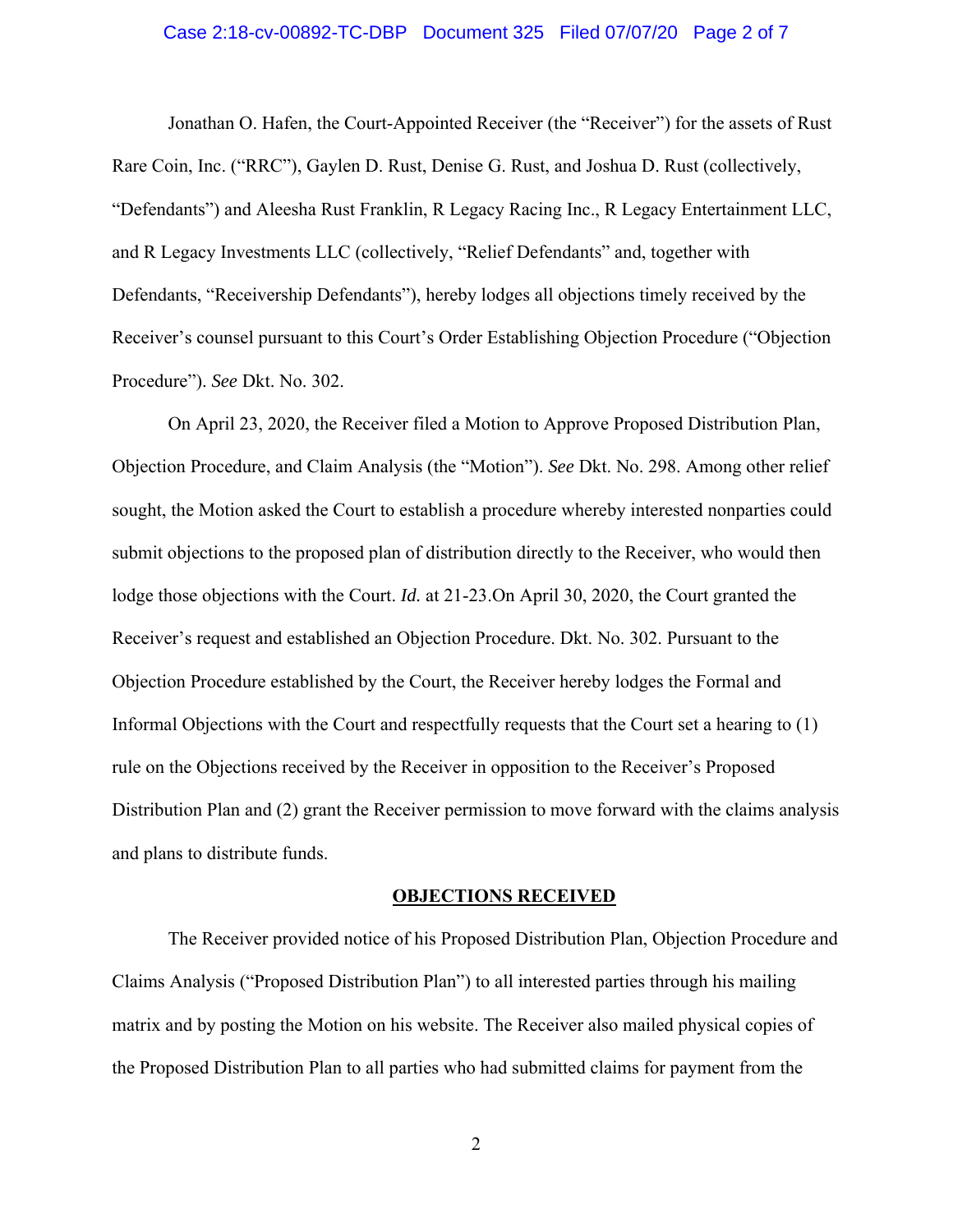### Case 2:18-cv-00892-TC-DBP Document 325 Filed 07/07/20 Page 3 of 7

Receivership Estate. After sending out the Proposed Distribution Plan the Receiver's office received 14 separate objections or communications that could be construed as such within the prescribed 30-day period. A total of 30 claimants were represented by these 14 objections.

Consistent with the Court's Objection Procedure the Receiver merely lodges claimants' objections in this motion, reserving reply to objections for five days prior to the hearing date that the Court sets. The objections received by the Receiver fall roughly into three categories, (1) objections to the methods proposed by Receiver for Distribution of Funds and Claim Analysis, (2) objections requesting that unsecured creditors be grouped in a higher priority class than investors and, (3) objections requesting that investors be grouped in a higher priority class than unsecured creditors. The Receiver also received an objection from Peter Guyon, which sought to engage in broad-ranging discovery as to the underlying merits of the Plaintiffs' enforcement action against Receivership Defendants. Having responded to or completed all other discovery requests the Receiver now lodges all objections received from nonparties.

Each of the objections received and the claimants signed to each are summarized below and all objections are attached as exhibits.

# **1. OBJECTIONS TO THE METHOD OF DISTRIBUTION**

The Receiver received Objections from five nonparties who object to various features of the method proposed by the Receiver for distribution of recovered funds.

Alan Lambert ("Mr. Lambert") objects to the Receivers use of the "rising tide" method of distribution asserting that the method creates a "virtual claw back." Mr. Lambert's objection is submitted as **Exhibit A**.

 Wayne Hall ("Mr. Hall") also objects to the Receivers proposed method of distribution. Mr. Hall's objection is submitted as Exhibit B.

3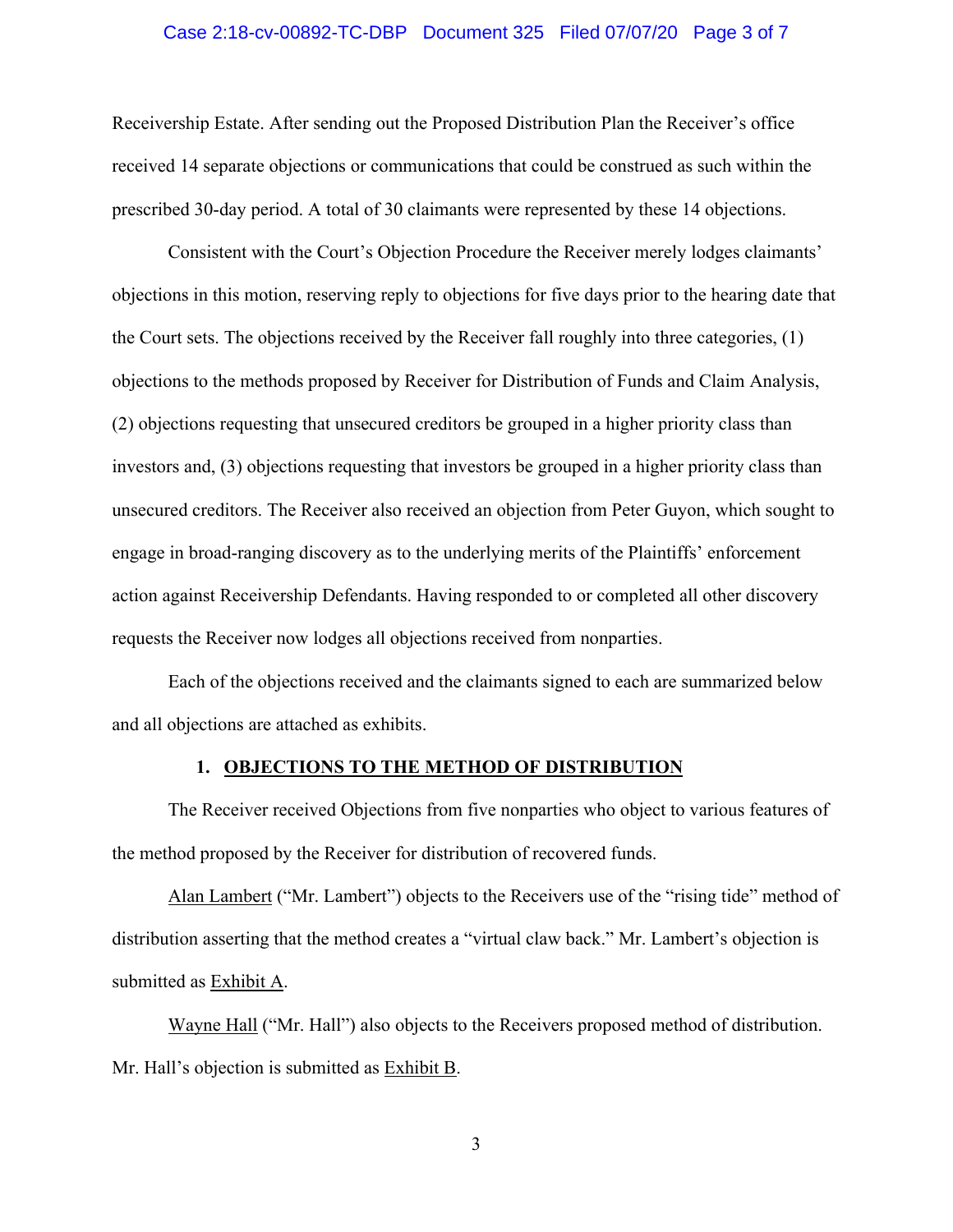### Case 2:18-cv-00892-TC-DBP Document 325 Filed 07/07/20 Page 4 of 7

 Adam Wells ("Mr. Wells") objects generally to claims being treated by class and requests that claims be treated more individually. Mr. Well's objection is submitted as Exhibit C.

Catherine and Jim Binsacca ("Binsaccas") object to the lack of consideration for the fact that some distributions were to pay taxes and fees on loans taken to invest in the scheme. The Binsacca's objection is submitted as Exhibit D.

Thomas Williams ("Mr. Williams") objects to the lack of a class for those who believed that they bought silver to be kept at RRC and only anticipated a warehousing relationship with RRC. Mr. William's objection is submitted as Exhibit E.

# **2. OBJECTIONS REQUESTING UNSECURED CREDITORS BE GROUPED IN A SEPARATE AND HIGHER CLASS THAN INVESTORS**

 The Receiver received three separate objections signed by five nonparties that were objecting that unsecured creditors were not classed above investors for the purposes of distribution.

Sara McCormick ("Ms. McCormick") objects to unsecured creditors being classed at the same level as investors who were trying to make a profit. Ms. McCormick's objection is submitted as Exhibit F.

Daxson Hale ("Mr. Hale") similarly objects to the inclusion of unsecured creditors and investors into the same class for purposes of distribution, pointing to the generally lower economic standing of unsecured creditors as compared to investors. J. Rakozy, Jared Gay, and Chase Taylor signed onto Mr. Hale's objection. Mr. Hale's objection is submitted as Exhibit G.

# **3. OBJECTIONS REQUESTING INVESTORS BE GROUPED IN A SEPARATE AND HIGHER CLASS THAN UNSECURED CREDITORS**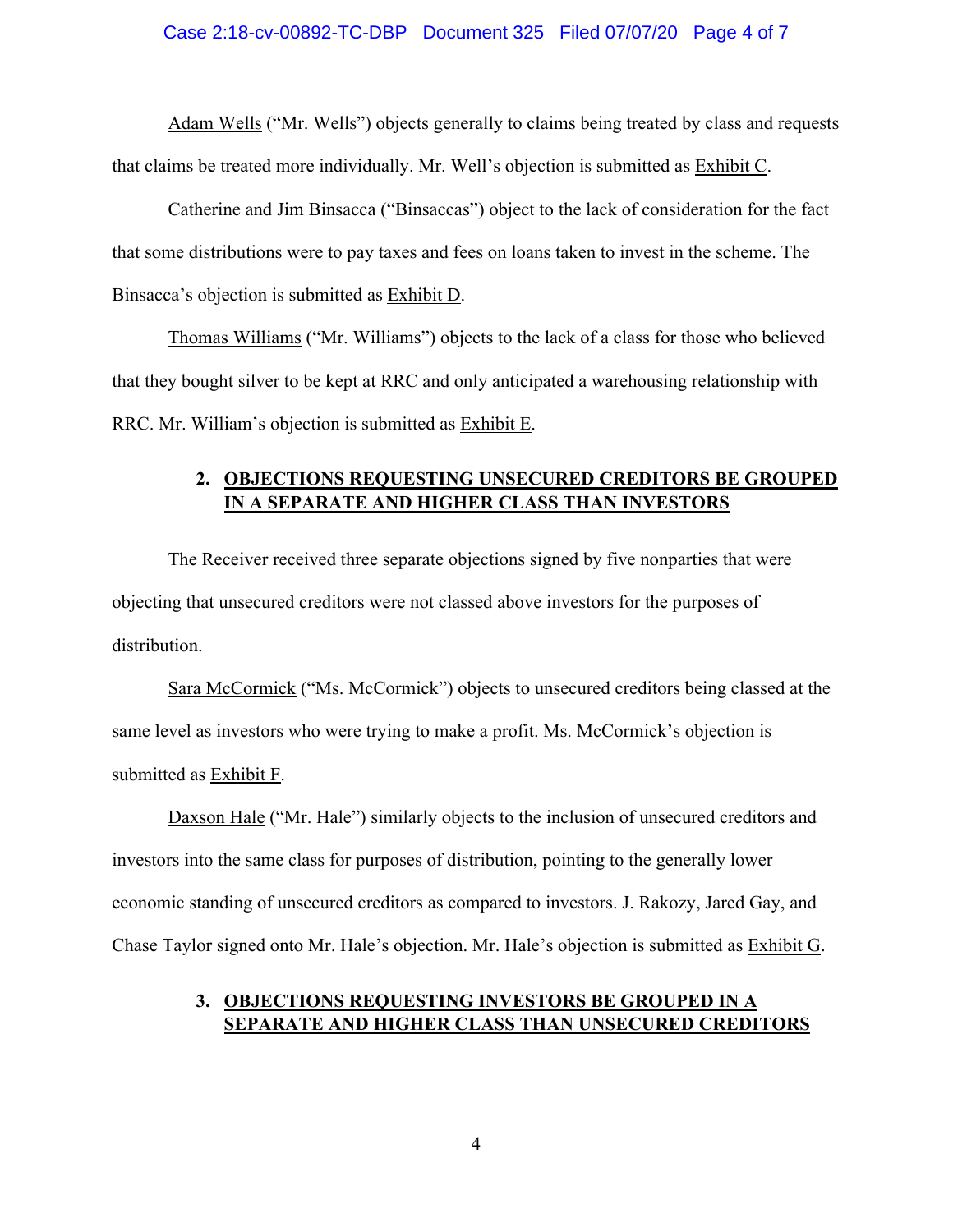#### Case 2:18-cv-00892-TC-DBP Document 325 Filed 07/07/20 Page 5 of 7

The Receiver received three separate objections signed by 18 nonparties that were objecting that investors were not classed above unsecured creditors for the purposes of distribution.

Alice Jones ("Ms. Jones") objects to the combination of investors with unsecured creditors asserting that unsecured creditors engaged in "risky" behavior. Jennifer Jones Clawson, Bryan Douglas Jones, Lindsay Erin Jones, and Courtney Jones Nielsen were all signed on to Ms. Jones' objection. Ms. Jones' is submitted as  $\overline{\text{Exhibit H}}$  and  $\overline{\text{Exhibit K}}^1$ .

Kathleen Barlow ("Ms. Barlow") separately sent in the same objection as Alice Jones. Ms. Barlow's objection is submitted as Exhibit I.

Gloria Barlow ("Gloria Barlow") separately sent in the same objection as Alice Jones with nonparties; Phillip and Gloria Bowman Living Trust, Gloria Barlow Bowman Family Trust, Gloria Barlow Loan, Phyllis Bowman, David Bowman, Katherine L Bowman, Sarah Bowman, Five West Properties LLC, Schwab One Trust Account Barlow/Dieman Martial Trust, Jeannette Dieman FOB Eric Frederickson, and Jeannette Dieman FOB Steven Frederickson. Gloria Barlow's objection is submitted as Exhibit J.

## **4. GUYON OBJECTION**

Mr. Guyon lodged a broad objection challenging various actions of the Receiver and this Court's jurisdiction over the above-captioned matter. Mr. Guyon further asserted various legal challenges to the propriety of the Receivership and sought to have certain questions of law certified to the Utah Supreme Court. Mr. Guyon's objection is submitted as Exhibit L. Mr.

<sup>&</sup>lt;sup>1</sup> On June 12, 2020, Ms. Jones sent in another similar objection to the Receiver in reply to the Receiver's response to Ms. Jones' discovery request. This objection was signed by Jennifer Jones Clawson, Bryan Douglas Jones, Lindsay Erin Jones, Courtney Jones Nielsen, Gloria Bowman, Philip and Gloria Bowman Living Trust, Gloria Bowman Bowman Family Trust, Gloria Bowman Loan, Phyllis Bowman, David Bowman, Katherine L. Bowman, Sarah Bowman, Five West Properties LLC, Schwab One Trust Acct. Barlow/Dieman Marital Trust Jeanette Dieman FOB Eric Frederickson, Jeannette Dieman FOB Steven Frederickson, and Kathleen Bowman.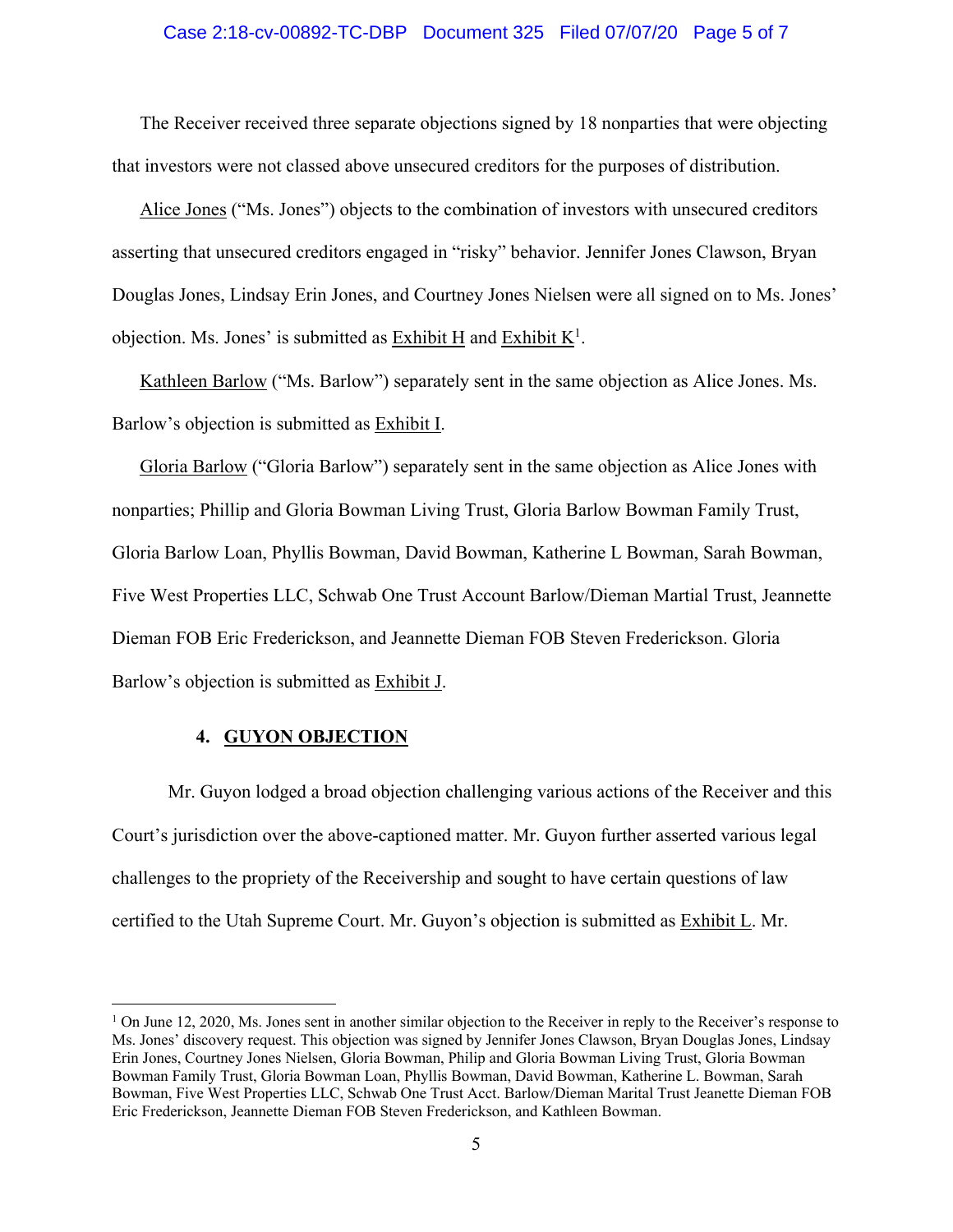## Case 2:18-cv-00892-TC-DBP Document 325 Filed 07/07/20 Page 6 of 7

Guyon also sought broad-ranging discovery into the merits of potential claims the Receiver might assert against Mr. Guyon, as well as the allegations that Receivership Defendants were operating a Ponzi scheme. Following a meet and confer process with the Receiver's counsel, Mr. Guyon agreed to withdraw his discovery requests until such time as the Court rules on his objection.

## **CONCLUSION**

Having responded to the discovery requested, the Receiver hereby lodges the Formal and Informal Objections with the Court and respectfully requests that the Court set a hearing to (1) rule on the Objections received by the Receiver in opposition to the Receiver's Proposed Distribution Plan and (2) grant the Receiver permission to move forward with the claims analysis and plans to distribute funds.

DATED this 7th day of July, 2020.

PARR BROWN GEE & LOVELESS, P.C.

By: /s/ *Cynthia D. Love*

Joseph M.R. Covey Cynthia D. Love *Attorneys for Court-Appointed Receiver Jonathan O. Hafen*